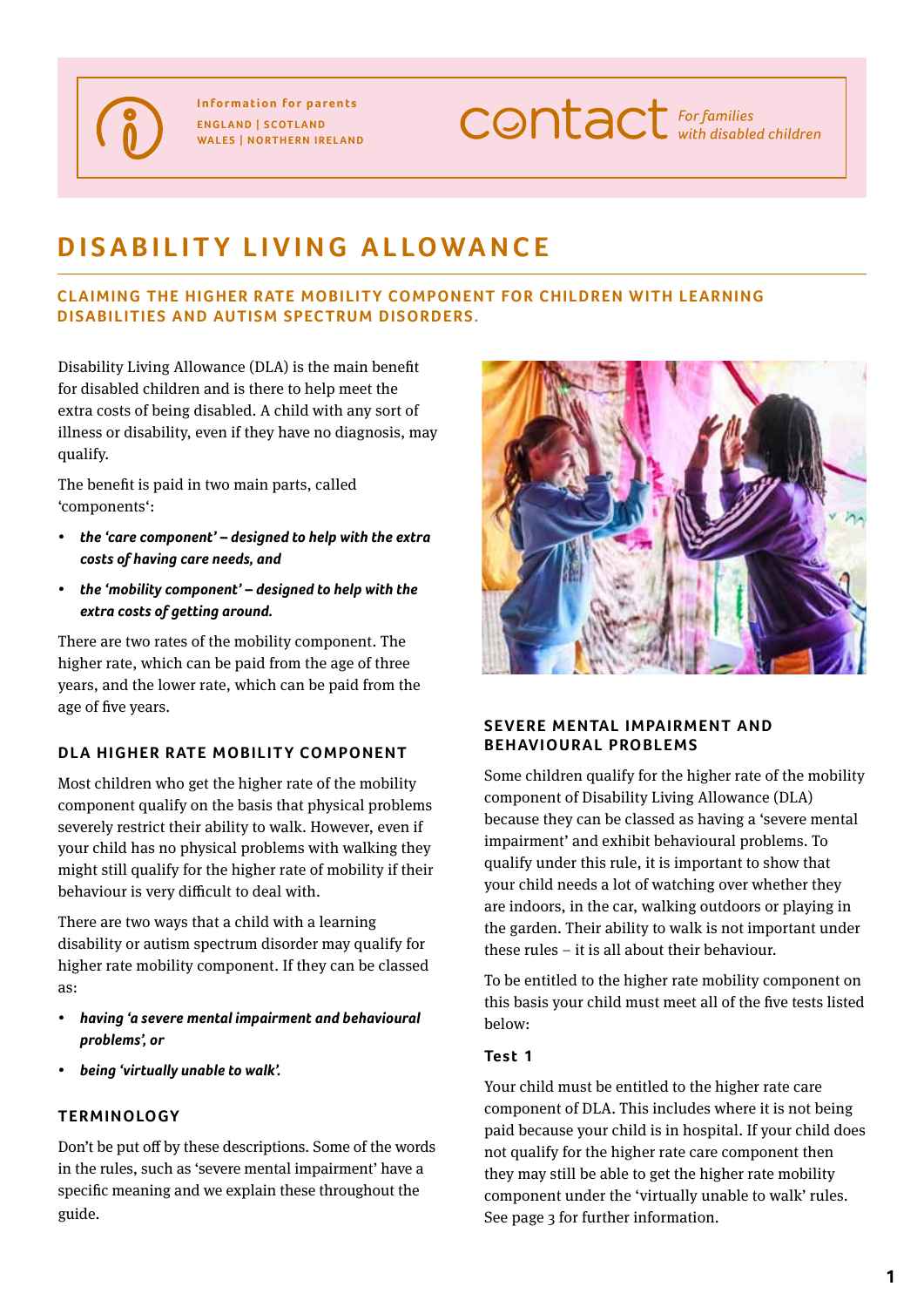## **Test 2**

Your child must suffer from 'an incomplete physical development of the brain or a state of arrested development which results in severe impairment of intelligence and social functioning'.

- *'Incomplete physical development of the brain'* **is where** *a person's brain has not grown or developed properly, and this can be seen or assessed.*
- *• 'Arrested development' can mean any sort of emotional or functional delay or lack of development, whether or not the brain is fully developed, as long as there is a physical cause. For example, a genetic or chromosome disorder can be a physical cause.*

Disability Living Allowance case law has accepted that because autism is a disorder of brain development, children with a diagnosis of autism or autism spectrum disorder will satisfy the condition of 'arrested development' or 'incomplete physical development of the brain'. Global development delay could also be accepted as being 'arrested development or incomplete physical development of the brain'.

- *• 'Severe impairment of intelligence' is generally taken to be an IQ of 55 or less. However, this is not the only measure of impaired intelligence. If a child's IQ is above 55, or they have not had an IQ test, the decision-maker at the Department for Work and Pensions (DWP) must consider other evidence. For example, children who have autism spectrum disorders may do well in intelligence tests but may find it very difficult to use their intelligence in everyday situations such as using the road safely. So even if a child has an IQ of more than 55 it may still be possible to show that they have a severe impairment of intelligence if you can establish that they have difficulty applying their intelligence in the real world.*
- *• 'Severe impairment of social functioning' means when a child has difficulty in social situations. A child's ability and interest in playing with other children can show 'impairment of social functioning', as well as how they might behave in other social situations. Many children who have autism will demonstrate this.*

#### **Test 3**

Your child must 'exhibit disruptive behaviour' which 'is extreme' – the sorts of behaviour that may count includes: running into the road, making loud noises, hitting out at people, throwing or breaking things, getting very upset, refusing to move.

The word 'extreme' in the DLA rules means 'out of the ordinary', so that other behaviour that could be dangerous may also be taken into account, such as touching hot or sharp objects, putting harmful

objects in their mouth, scratching or biting themselves repeatedly, banging their head or harming themselves in other ways.

#### **Te st 4**

Your child must regularly require another person 'to intervene and physically restrain the child to prevent them causing physical injury to themselves or another, or damage to property.'

*• 'Physical restraint' means physically stopping your child from doing something that would cause injury to themselves or others or damage to property. Physical restraint does not necessarily have to involve the use of force. Ultimately, the level of restraint required to meet this test can vary depending on the individual child. For example taking a firm grip of a young child's arm may be sufficient restraint to avoid any risk of danger, but a child who is older and stronger might require a greater degree of restraint.* 

The need for restraint must be 'regularly required'. In deciding whether this test is met, a decision maker must look not only the need for restraint outside but also indoors.

# **Test 5**

Your child's behaviour must be 'so unpredictable that your child requires another person to be present and watching over them whenever they are awake.'

To demonstrate this you would need to show that your child needs to be watched over whenever they are awake to prevent them from causing harm to themselves or to other people or any damage to objects, for example, furniture, clothing, and household appliances. You have to show that your child's actions are unpredictable. If they only display this type of behaviour in certain situations, for example, in a crowded shop, then it is likely to be difficult to pass this part of the test.

If your child can be left alone in a room with the door shut, you may have difficulty showing you meet this test unless you can also show that you check on them frequently or that when you are unable to watch them you are anxious about what might be happening. For example, you might use 'sensor pads' or other monitoring devices. Call our freephone helpline for more advice if this applies to you.

Before considering an award, the DWP would normally require a specialist's opinion.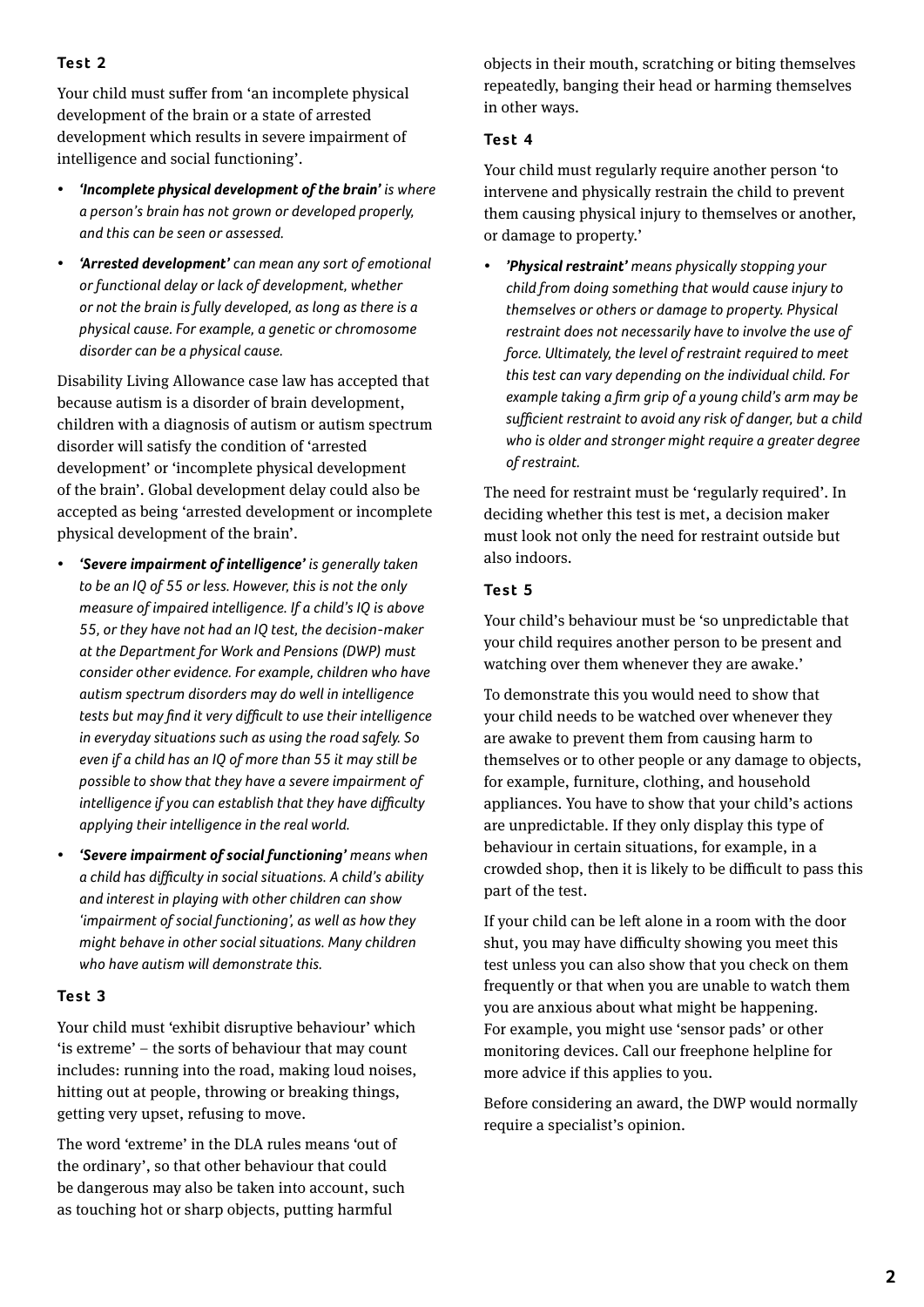#### **'VIRTUALLY UNABLE TO WALK'**

Some children who don't qualify for the higher rate mobility component of DLA on the grounds of 'severe mental impairment and behavioural problems' may qualify on the basis that they are 'virtually unable to walk'.

The 'virtually unable to walk' test looks at the child's ability to walk outside and takes into account the speed and manner of walking and the distance covered. It also looks at any 'interruptions' in their ability to make progress on foot. The 'interruptions' must be part of a physical disability or have a physical cause, rather than being under conscious control.

DLA case law has accepted that autism spectrum disorders are physical disorders of brain development, and that some children with learning disabilities may have 'interrupted' walking because of a physical cause such as brain damage, or a chromosome or genetic disorder (for example, Down syndrome).

If your child can put one foot in front of the other but often just stops walking and is unable to continue, you need to be able to show that:

- *• this type of behaviour is the result of a known physical cause, and*
- *• the interruptions in walking are frequent enough that your child's walking is so limited they can be considered to be 'virtually unable to walk'.*

For example, children with autism spectrum disorders often have 'refusal episodes', where they refuse to either leave the house or go where parents want them to, or will refuse to go any further while they are out. These refusals are not down to naughtiness or wilfulness, and occur because of the extreme rigidity of thinking associated with autism and the inability to deal with unexpected events.

These refusal episodes can be seen as a 'temporary paralysis of will', which will count towards a 'virtual inability to walk'. If it can be shown that these episodes are frequent, sustained and not easily overcome by coaxing, then your child may be considered virtually unable to walk and an award of the higher rate mobility component made.

Although there is no set distance in law, a child may be considered as being 'virtually unable to walk' if they cannot walk more than 50 metres.

#### **VIRTUALLY UNABLE TO WALK – DESCRIBING YOUR CHILD'S WALKING DIFFICULTIES**

To help you describe your child's walking difficulties, you could carry out a short outdoor walking test in a safe place with help from another person.

For each test, you should:

- *• Describe the place where you carried out the test.*
- *• Mark a starting point and note the time.*
- *• Let your child go; don't actively intervene to help them walk apart from a hand on the shoulder or words to help them start in the right direction.*
- *• Write down a description of exactly what happens. Did they move at all? If yes, how do they walk or run? What size steps? How do they lift their legs? What is the speed of walking? Do they change speed or direction? How is their balance? Do they react to distractions?*
- *• Note each stop or interruption to their walking. Note the time, mark the place and measure the distance from the start point to the last stopping point.*
- *• Describe exactly what happens. Why do you think they have stopped? Note the time they start to move again. What made them move on? Or why do you think they moved?*
- *• At the end ofthe test, mark the place they have reached. How far in a straight line is it from where they started?*

If the child's walking ability is also limited by severe discomfort, finish the test at that point having marked the time and distance. Describe the severe discomfort. This could be pain, breathing problems, distress and panic. Make a note of any outward and visible signs of their discomfort.

#### **VIRTUALLY UNABLE TO WALK – PROVIDING evidence**

It will be helpful to provide evidence from a medical practitioner or other sources to show:

- *• that the learning disabilities have a physical cause*
- *• that all the behavioural problems that interrupt outdoor walking stem from a physical cause*
- *• that the child is not able to deliberately and selfconsciously choose whether to walk*
- *• that the child's walking distance outdoors is very limited. It is helpful if a professional is able to state the distance the child can usually walk without difficulty and how often the child's walking is interrupted.*

Reward yourself when the form is finished. Completing the DLA form can be both time consuming, and stressful, but it will be worth it in the end.